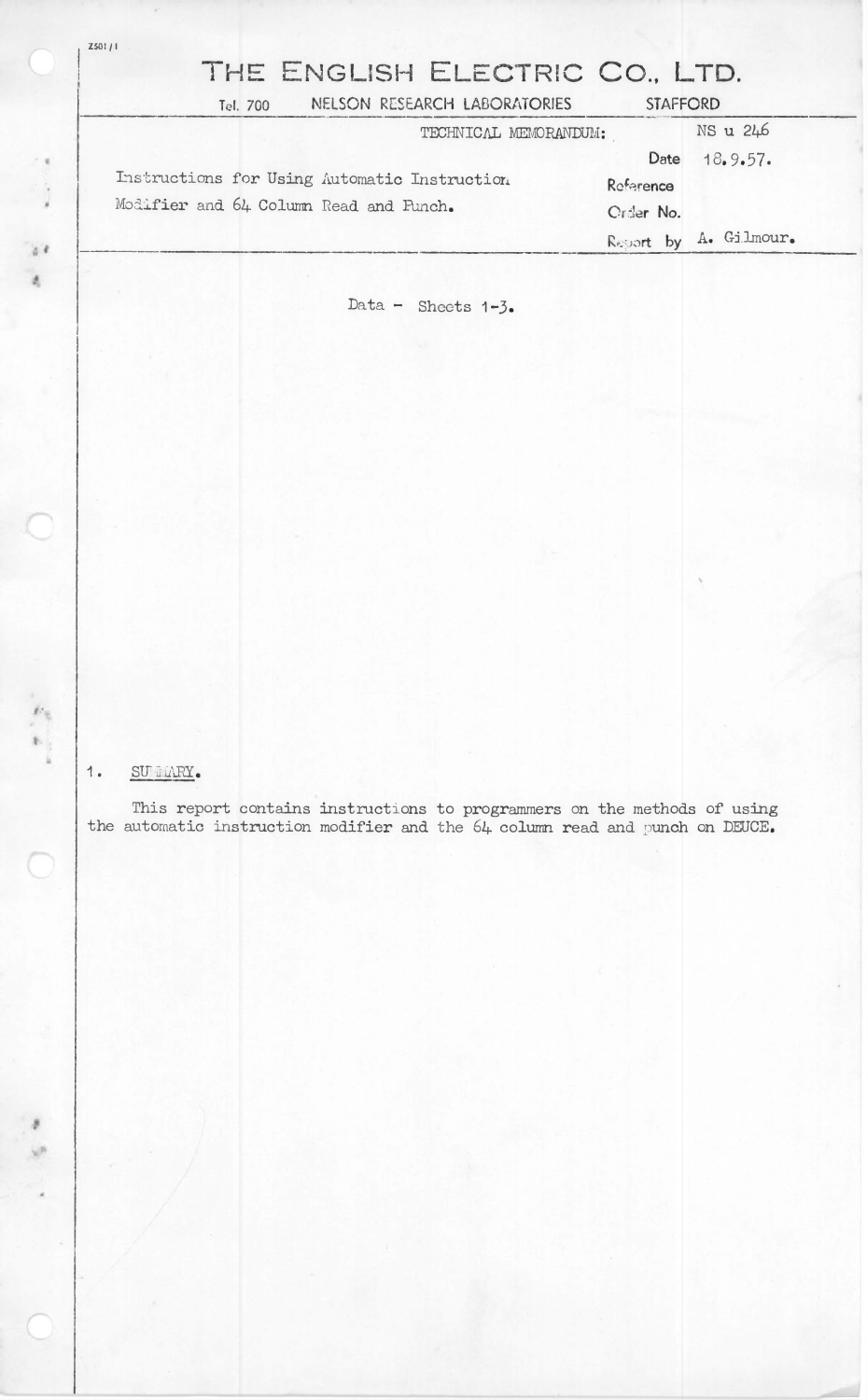## 2.201/23 NELSON RESEARCH LABORATORIES Continuation to:NS u 246 STAFFORD E. E. CO. LTD. Sheet No.: 2. **WATHEMATICS DEPARTMENT.**

## 2. AUTOMATIC INSTRUCTION MODIFICATION ON DEUCE.

The following modifications have been made to Machine No. 3 at N.R.L., and all users should check that it will not upset any existing programmes which they propose to use on the machine.

The carrying out of a transfer 17-0 or 18-0 causes a modification of the contents of the appropriate quadruple store in the first minor cycle of transfer. If the characteristic and timing numbers of the D.O. instruction are suitably chosen then it can be arranged that the modified word enters control, leaving in the QS a copy of itself.

The type of modification effected depends on the coding of the D.O. instruction, according to the following scheme.

|  | Digits present in D.O. instruction.                       | Digit added to word in QS. |  |
|--|-----------------------------------------------------------|----------------------------|--|
|  | NO $P_1$ , NO $P_2$ (=0 x $P_1$ )                         | $P_5$                      |  |
|  | $P_1$ , NO $P_2$ (=1 x $P_1$ )                            | $P_{10}$                   |  |
|  | NO P <sub>1</sub> , P <sub>2</sub> (=2 x P <sub>1</sub> ) | $P_{17}$                   |  |
|  | $P_1$ , $P_2$ (=3 x P <sub>1</sub> )                      | $P_{18}$                   |  |

If a P<sub>1</sub> is present, then the presence of a P<sub>2</sub> will cause an addition P<sub>22</sub> to be added and the presence of a  $P^{\mu}_{\mu}$  will cause the digits determined by  $P^{\mu}_{1}$ ,  $P^{\mu}_{2}$  and  $P^{\mu}_{3}$ to be subtracted instead of added.

If a P<sub>1</sub> 5 is not present, the P<sub>3</sub> and P<sub>4</sub> have no effect. (This case is normally used for automatic counting. The use of the P, here clearly imposes a slight restriction cn the choice of Next Instruction Source).

The above coding holds for 17-0 instructions.

For 18-0 instructions, a similar scheme holds but subtractions replace additions and vice versa.

It is dangerous to allow any counting operations to carry to the P32 posicion of the minor cycle concerned, as a spill-over into the first few digits of the next minor cycle will usually occur.

3. 6k COLUMN READ AND PUNCH.

3.1 Card Layout.

The 6k relevant colunns are considered in two fields

- (i)  $\alpha$  field Hollerith columns  $17-\frac{18}{6}$
- (ii)  $\beta$  field Hollerith columns 49-80.

3.2 Reading.

When any row of a card is being read, the  $\alpha$  field is read first, using a normal stopped instruction, and then the  $\beta$  field is read, using an when in the proposed instruction.

The intervals of availability of the fields are:

- (i) the  $\alpha$  field is available from the start of the execution of the stopped instr. and remains available for a further 6 m.c. after the completion of the transfer specified by the stopped instr.
- (ii) the  $\beta$  field becomes available 20 m.c. after the completion of the stopped instr. and remains so until <sup>2</sup> m.s. after the single shot for this row.